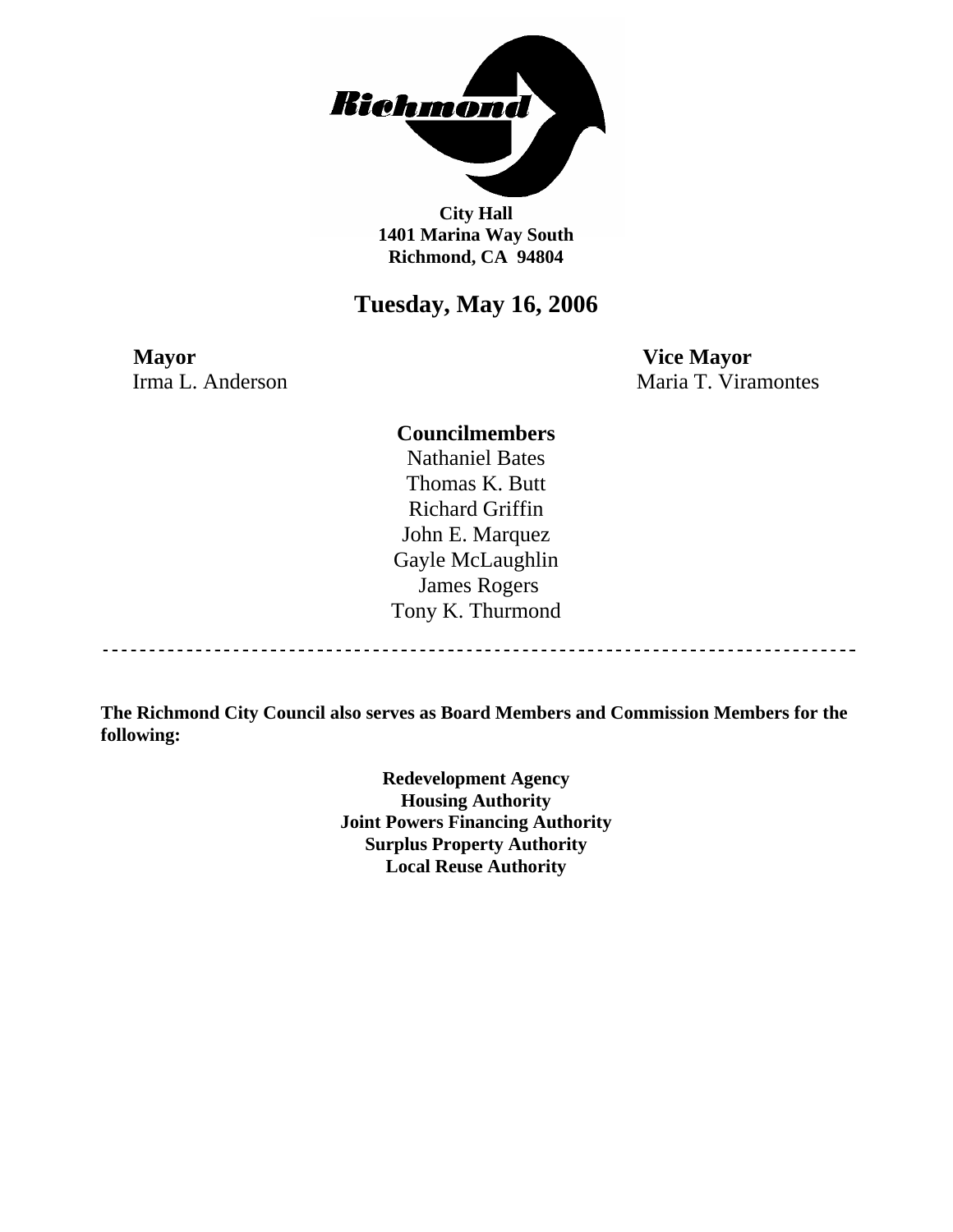# **MEETING PROCEDURES**

The City of Richmond encourages community participation at its City Council meetings and has established procedures that are intended to accommodate public input in a timely and time-sensitive way. As a courtesy to all members of the public who wish to participate in City Council meetings, please observe the following procedures:

**PUBLIC COMMENT ON AGENDA ITEMS:** Anyone who desires to address the City Council on items appearing on the agenda must complete and file a pink speaker's card with the City Clerk **prior** to the City Council's consideration of the item. Once the City Clerk has announced the item and discussion has commenced, no person shall be permitted to speak on the item other than those persons who have submitted their names to the City Clerk. Your name will be called when the item is announced for discussion. **Each speaker will be allowed TWO (2) MINUTES to address the City Council on NON-PUBLIC HEARING items listed on the agenda.** 

**OPEN FORUM FOR PUBLIC COMMENT:** Individuals who would like to address the City Council on matters not listed on the agenda or on **Presentations, Proclamations and Commendations, Report from the City Attorney, or Reports of Officers** may do so under Open Forum. All speakers must complete and file a pink speaker's card with the City Clerk **prior** to the commencement of Open Forum. **The amount of time allotted to individual speakers shall be determined based on the number of persons requesting to speak during this item. The time allocation for each speaker will be as follows: 15 or fewer speakers, a maximum of 2 minutes; 16 to 24 speakers, a maximum of 1 and one-half minutes; and 25 or more speakers, a maximum of 1 minute.** 

### **SPEAKERS ARE REQUESTED TO OCCUPY THE RESERVED SEATS IN THE FRONT ROW BEHIND THE SPEAKER'S PODIUM AS THEIR NAME IS ANNOUNCED BY THE CITY CLERK.**

**CONSENT CALENDAR:** Consent Calendar items are considered routine and will be enacted, approved or adopted by one motion unless a request for removal for discussion or explanation is received from the audience or the City Council. A member of the audience requesting to remove an item from the Consent Calendar must complete and file a speaker's card with the City Clerk **prior to the City Council's consideration of Item C, Agenda Review.** An item removed from the Consent Calendar may be placed anywhere on the agenda following the City Council's agenda review.

*The City Council's adopted Rules of Procedure recognize that debate on policy is healthy; debate on personalities is not. The Chairperson has the right and obligation to cut off discussion that is too personal, too loud, or too crude.* 

**\*\*\*\*\*\*\*\*\*\*\*\*\*\*\*\*\*\*\*\*\*\*\*\*\*\*\*\*\*\*\*\*\*\*\*\*\*\*\*\*\*\*\*\*\*\*\*\*\*\*\*\*\*\*\*\*\*\***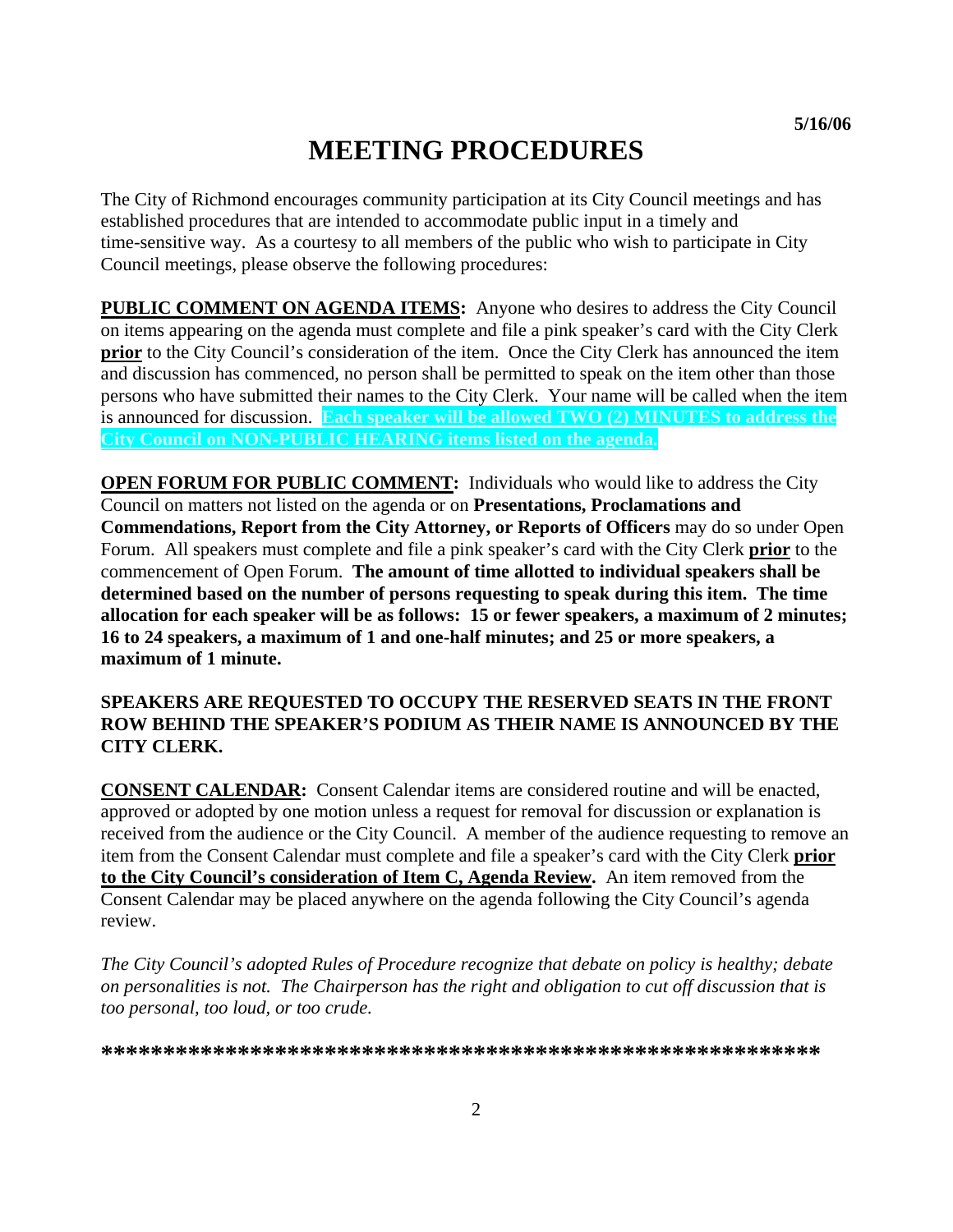**5/16/06** 

# **MORNING OPEN SESSION 8:30 a.m.**

- **A. ROLL CALL**
- **B. PUBLIC COMMENT**

# **C. ADJOURN TO CLOSED SESSION**

# **CLOSED SESSIONS**

**Shimada Room of City Hall** 

## **CITY COUNCIL**

**CC-1. CONFERENCE WITH LEGAL COUNSEL – EXISTING LITIGATION (Subdivision [a] of Government Code Section 54956.9)** 

> **Two Cases: Kubota vs. City of Richmond Quintero vs. City of Richmond**

**CC-2. PUBLIC EMPLOYEE PERFORMANCE EVALUATION (Government Code Section 54957.6)** 

> **Title: City Manager City Attorney**

**CC-3. LIABILITY CLAIMS** 

- **Claimants: (1) Sanchez** 
	- **(2) Thompson**

**Agency Claimed Against: City of Richmond** 

### **CITY COUNCIL/REDEVELOPMENT AGENCY**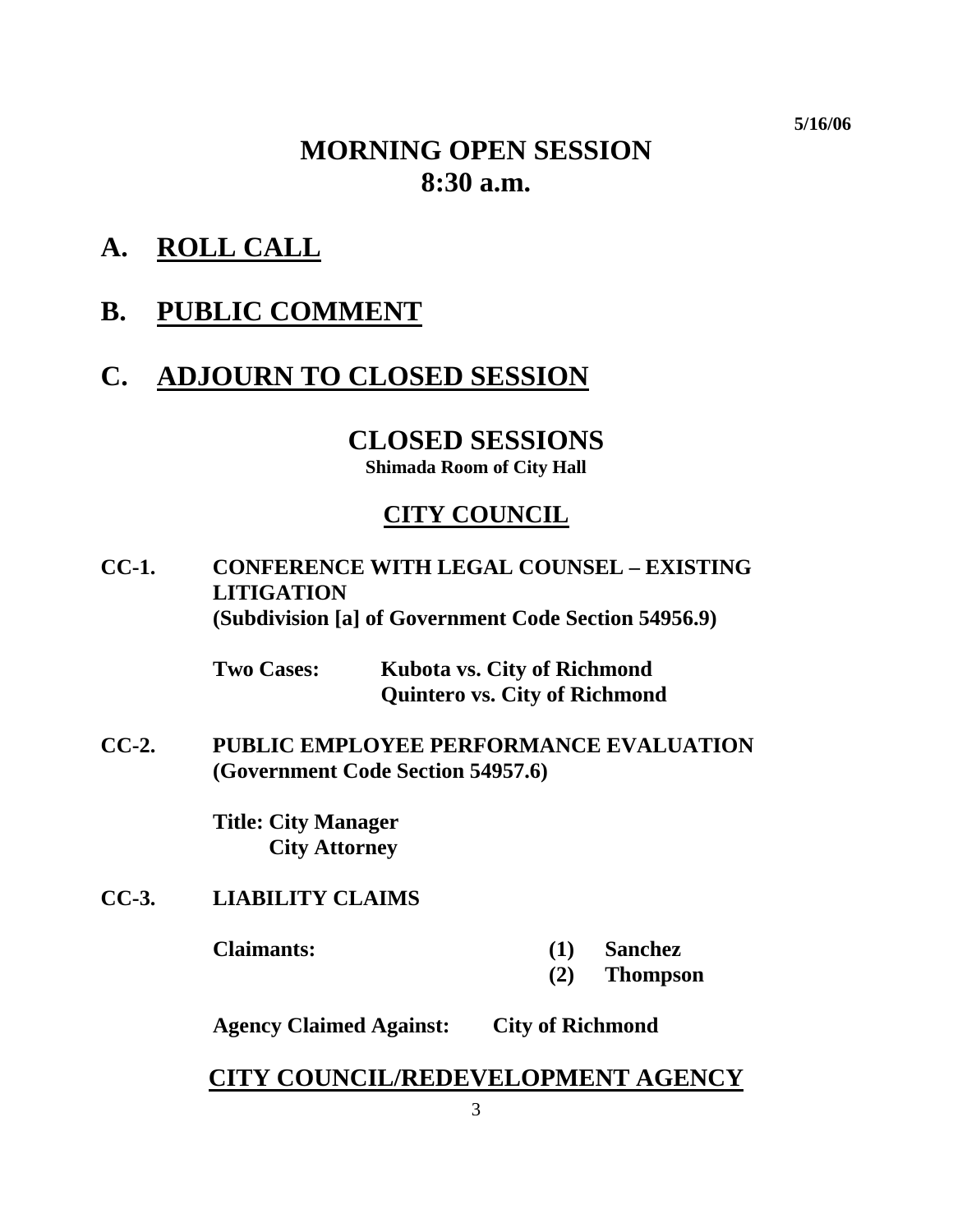#### $CC-4.$ **CONFERENCE WITH REAL PROPERTY NEGOTIATOR** (Government Code Section 54956.8)

| <b>Property:</b>            | <b>Vernon-Castro (APN 561-144-002)</b>    |
|-----------------------------|-------------------------------------------|
| <b>Negotiating Parties:</b> | <b>Steve Duran, City of Richmond and</b>  |
|                             | the Richmond Community                    |
|                             | <b>Redevelopment Agency; Don Gilmore,</b> |
|                             | <b>Community Housing Development of</b>   |
|                             | <b>Corporation of North Richmond; and</b> |
|                             | <b>East Bay Habitat for Humanity</b>      |
| <b>Under Negotiation:</b>   | <b>Price and Terms of Payment</b>         |

## **OPEN SESSIONS COUNCIL CHAMBER**

# **STUDY SESSION** 6:30 p.m.

### The purpose of the Study Session is for the City Council to hear a presentation on the following:

 $1<sup>1</sup>$ Receive status report and provide direction to City lobby ist Dan Boatwright and Community & Economic Development Agency staff on SB1008, Enterprise Zone Extension – Mayor Anderson (620-6503).

#### **Total Time: 30 Minutes**

∗

 $\ast$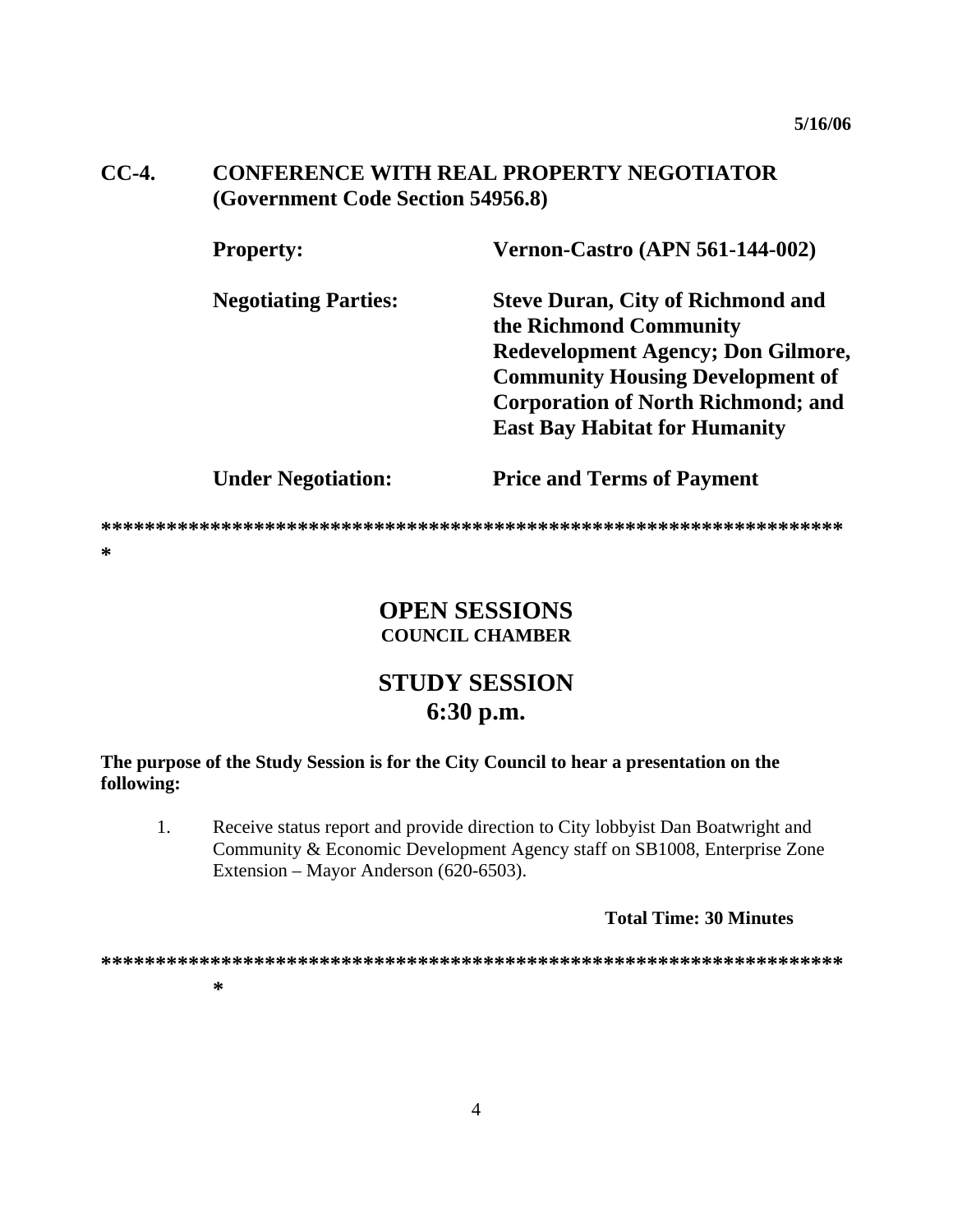**5/16/06** 

### **OPEN SESSIONS COUNCIL CHAMBER**

# **CITY COUNCIL 7:00 p.m.**

### **PLEDGE TO THE FLAG**

**A. ROLL CALL**

### **B. STATEMENT OF CONFLICT OF INTEREST**

**C. AGENDA REVIEW**

### **D. REPORT FROM THE CITY ATTORNEY OF FINAL DECISIONS MADE AND NON-CONFIDENTIAL DISCUSSIONS HELD DURING EXECUTIVE SESSION**

### **E. OPEN FORUM FOR PUBLIC COMMENT**

### **F. PRESENTATIONS, PROCLAMATIONS, AND COMMENDATIONS**

- **F-1.** Presentation of donations for the Mayor's Summer Youth Employment Program Mayor Anderson (620-6503).
- **F-2**. Proclaim May as "National Preservation Month" in the City of Richmond Mayor Anderson (620-6503).
- **F-3.** Proclamation recognizing Pat Asch, General Warehouse Manager at Costco, in recognition of her contributions to the City of Richmond during her tenure at Costco Richmond –Mayor Anderson and Councilmember Bates (620-6503/620-6581).

### **G. CONSENT CALENDAR**

**Consent Calendar items are considered routine and will be enacted, approved or adopted by one motion unless a request for removal for discussion or explanation is received from the audience or the Council.** 

**G-1. APPROVE** – an amendment to a contract with Applied Analytix, LLC to provide additional enhancements to the TM1 budget system configuration. This amendment will increase the contract amount by \$100,000 for a total of \$143,876 and extend the contract through June 30, 2007 – Finance (James Goins 620-6740).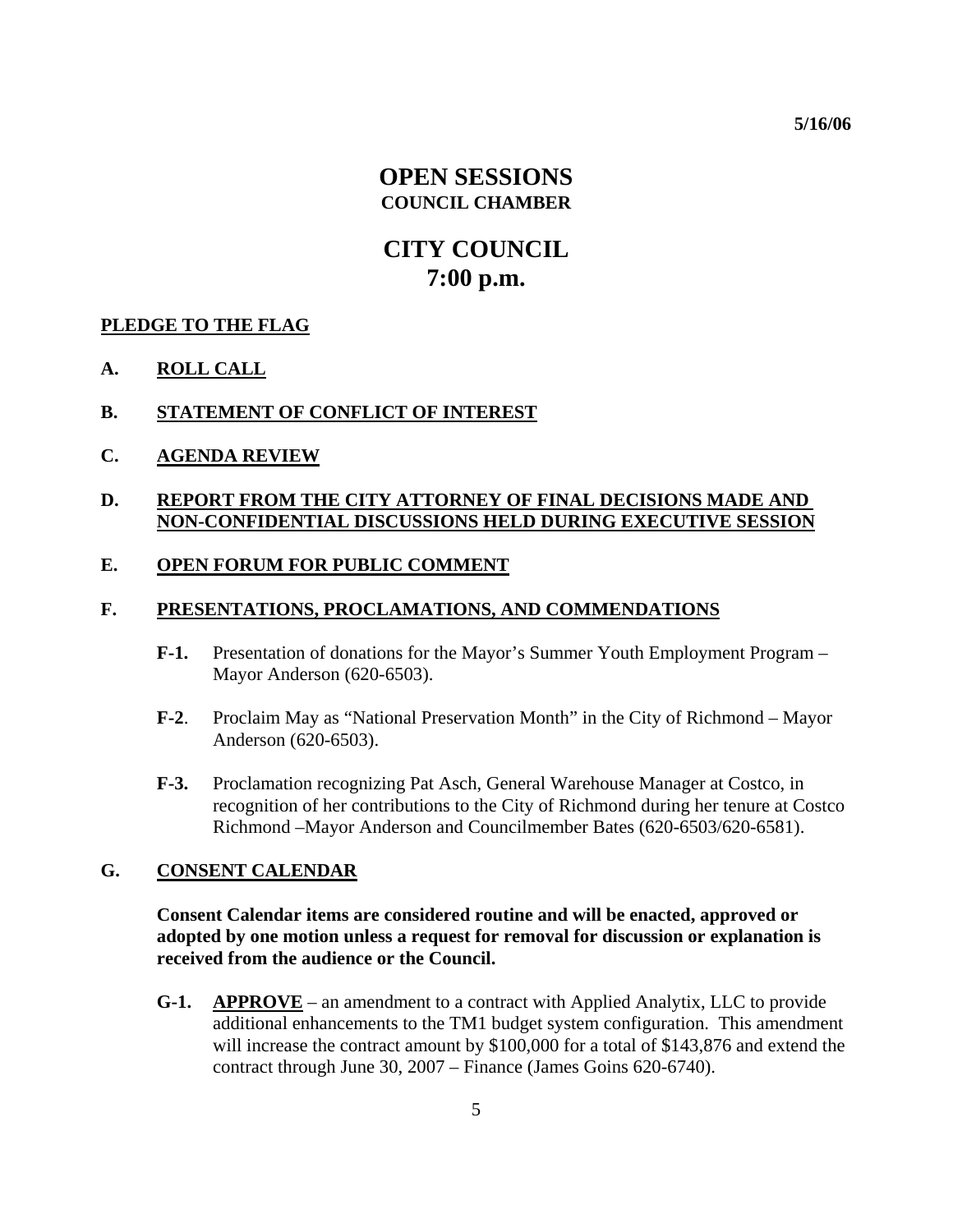- **G-2**. **APPROVE**  a contract with CCG Systems, Inc. to purchase and install "FASTER" fleet management software, migrate data from the existing EMS fleet management system to the new system, and train staff in the use of the new software. Total amount of the contract will not exceed \$98,800 – Public Works (Willie Haywood 231-3010).
- **G-3. APPROVE** a contract with Gordon Hart, representing Paul, Hastings, Janofsky, and Walker, to assist in the preparation of required documents to facilitate the Navy's early transfer of Point Molate to the City of Richmond. Total amount of the contract will not exceed \$50,000 – City Manager (Bill Lindsay 620-6512).
- **G-4. APPROVE** an amendment to the existing two-year Miscellaneous Concrete Repair Contract with Bay Hawk, Inc. This amendment will fund emergency irrigation repairs and will increase the value of the contract by \$16,627.60 for a total amount of \$772,827.60 – Engineering (Rich Davidson and Sharon West (307-8105/231-3078).
- **G-5. APPROVE** an amendment to a contract with MuniFinancial to expand the scope of work to add the following three projects: (1) review the City's existing Impact Fee Program with recommendations for improvement, (2) analyze the feasibility of establishing a road construction impact fee, and (3) study the feasibility of establishing a user-fee surcharge to help pay for updating the General Plan. This amendment will increase the contract value by \$12,700 for a total amount of \$97,780 – Finance Department (James Goins 620-6740).
- **G-6. APPROVE** a contract with the Omega Group to implement the "CrimeView" System to support police operations. Implementation of this system includes installation of the software, integration with the City's existing CAD/RMS system, and staff training to use the new software. Total amount of the contract will not exceed \$152,950 – Police and Information Technology (Chief Chris Magnus and Sue Hartman 620-6655/620-6877).
- **G-7. APPROVE** a contract with Remediation Risk Management, Inc. (RRM), for the development of an investigative work plan at the Corporation Yard, in the amount of \$13,829, and development of an additional work plan pursuant to the Regional Water Quality Control Board's request, in the amount of \$22,066. The total for both work plans would not exceed \$36,000 – Engineering (Rich Davidson 307-8105).
- **G-8. APPROVE** a contract with Don Casimere to provide confidential investigative and appeals services for the City of Richmond for one year. Total amount of the contract will not exceed \$100,000 – Human Resources (Leslie Knight 620-6600).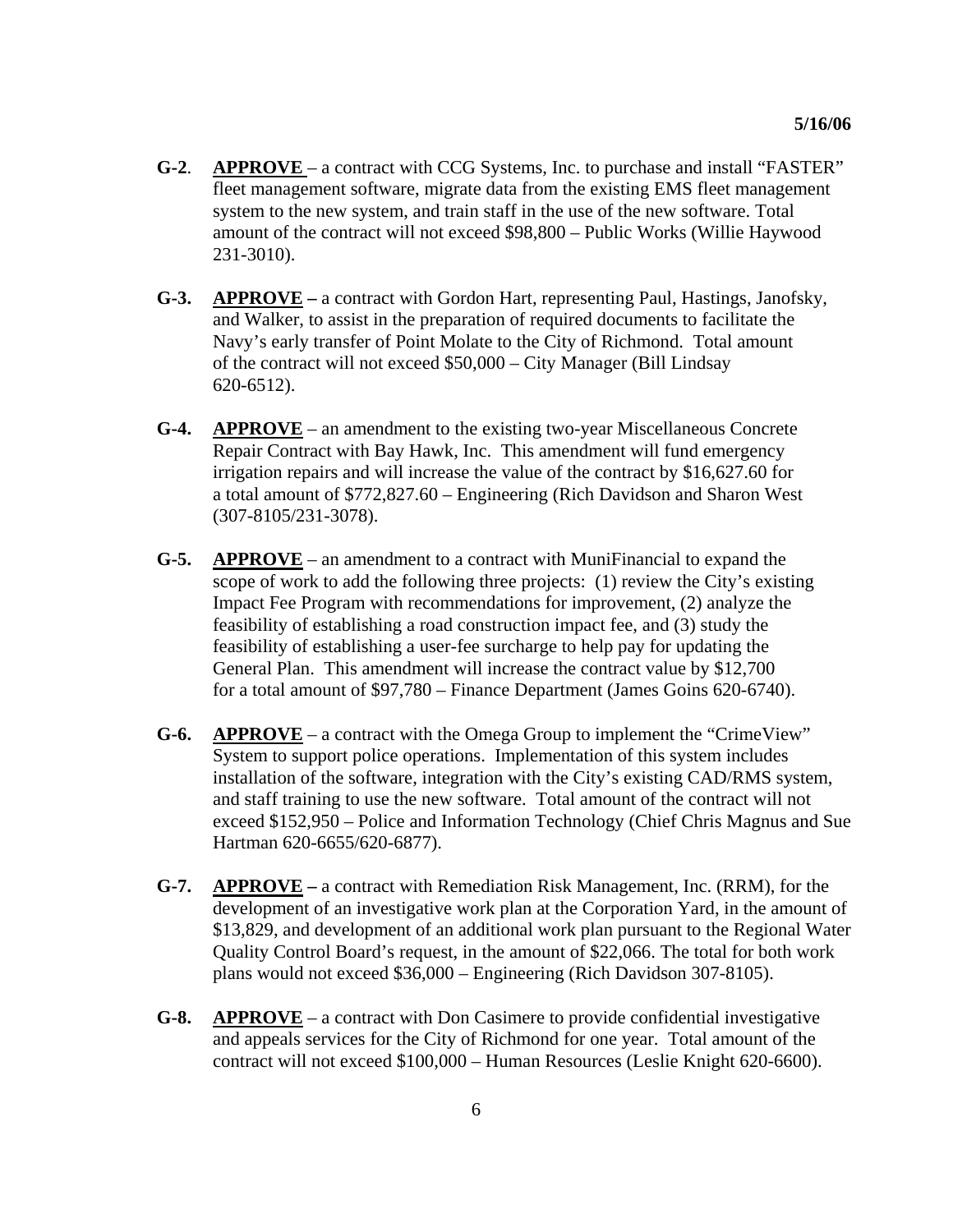- **G-9**. **APPROVE** a contract with Zucker Systems to conduct an operation, work flow, and reporting systems study to assist in establishing best practices to support improved service levels in the Planning and Building Departments – Planning and Building Regulations (Richard Mitchell and Fred Clement 620-6706/307-8159).
- **G-10. APPROVE** a contract with Remediation Risk Management, Inc. (RRM) for development of a work plan to assess soil and groundwater quality at Fire Station No. 64 (4801 Bayview Ave) – Engineering (Rich Davidson 307-8105).
- **G-11. ADOPT A RESOLUTION** authorizing acceptance of a gift of a portable structure from Chevron U.S.A. Inc., for use as a classroom and office space at the new Richmond Fire Department Training Center site and agreeing to pay Chevron for its relocation costs in an amount not to exceed \$15,000 – Fire Department (Chief Michael Banks 307-8041).
- **G-12. ADOPT AN ORDINANCE** Establishing wages, salary, and compensation for the new classification of **Public Works Operations Administrator (Salary Range is \$4,248 to \$4,852 per month)** – Human Resources (Leslie Knight 620-6600).
- **G-13. AUTHORIZE**  staff to call for construction bids for the 2006-07 Pavement Rehabilitation Project. Engineer's estimate is \$7.0 million dollars – Engineering (Rich Davidson 307-8105).
- **G-14. APPROVE APPOINTMENTS AND REAPPOINTMENTS TO BOARDS AND COMMISSIONS**: **Richmond Workforce Investment Board**: Alex Gomez, West Contra Costa Business Center; Barrie Hathaway, Street Tech; Lance Jackson, Seville Group, Inc.; and John Troughton, Cushman and Wakefield; appointed replacements Velma Bagby, EDD; and Tim Jones, Housing Authority Executive Director; **Commission on Aging**: Eli Williams, Barbara Scott, Arnie Kasendorf and Katie Summers, Incumbents, terms expiring May 19, 2008; **Youth Commission**: Angelina Faggett and Janina Madrid, terms expiring May 16, 2007 – Mayor Anderson (620- 6503).
- **G-15. APPROVE** minutes of the Morning and Evening Open Session held on April 18, 2006; the April 25, 2006, Special Meeting; and the May 2, 2006, Morning and Evening Session.
- **G-16**. **APPROVE** authorizing the City Manager to execute a contract with SC Consulting to perform a strategic needs assessment of the Information and Technology Department – City Manager (Bill Lindsay 620-6512).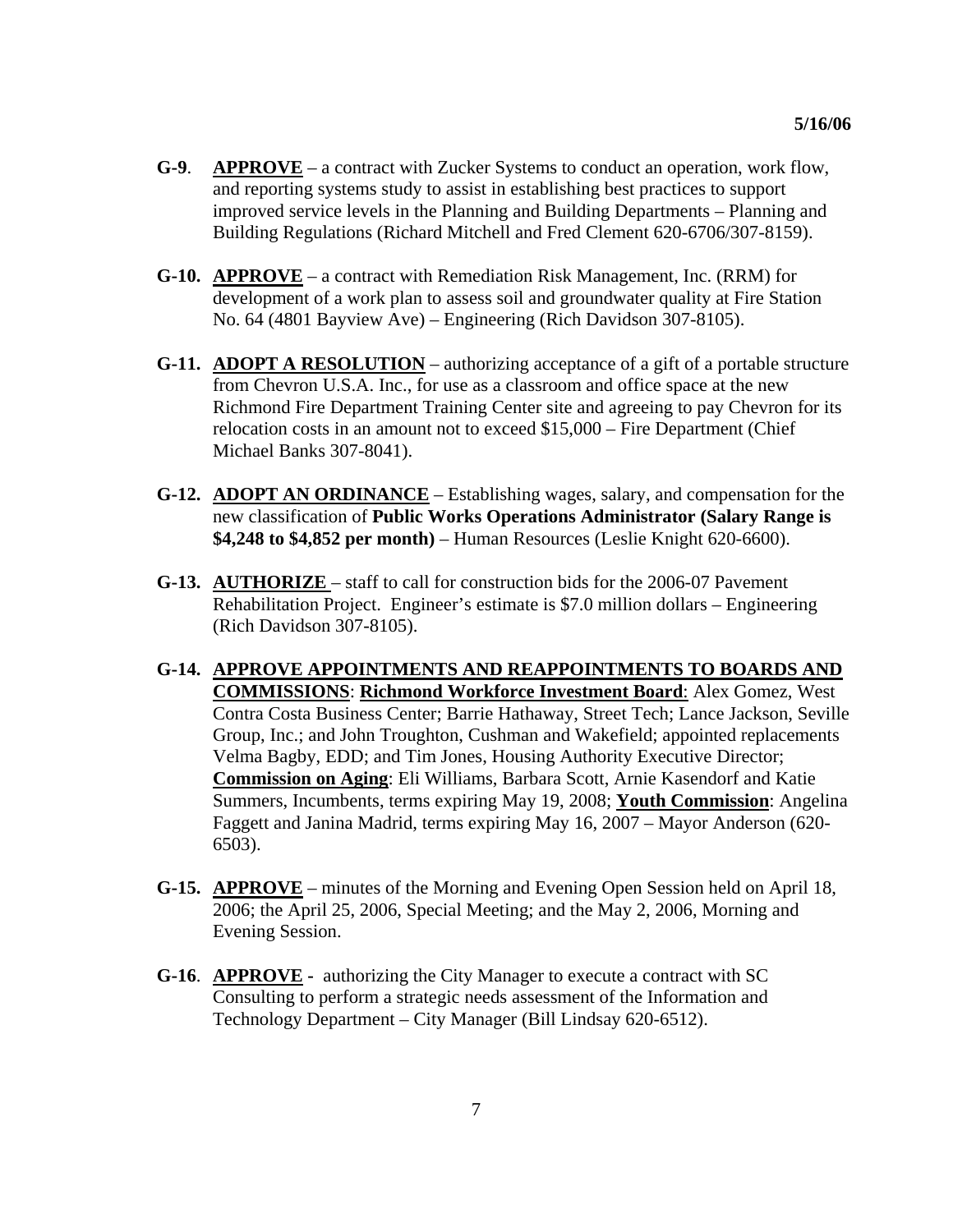### **H. PUBLIC HEARINGS**

**H-1. AN APPEAL** from the Planning Commission's denial of a variance to construct a new single-family residence on a substandard lot of 2,500 SF located at 1603 Garvin Avenue (APN 529-140-013). SFR-3 Zoning District, Robert Sutherland, owner/applicant, **was withdrawn at the request of the appellant**.

### **I. RESOLUTIONS**

### **J. ORDINANCES**

**J-1. INTRODUCE AN ORDINANCE** – extending optional coverage for Registered Domestic Partners to City Councilmembers – Human Resources (Leslie Knight 620- 6600).

### **K. COUNCIL AS A WHOLE**

- **K-1.** Review and discuss the Recreation Division's activities, programs, and proposed reorganization plans – Library and Community Services (Monique le Conge 620- 6788).
- **K-2.** Discuss the Richmond "Camping" Ordinance, and direct staff to review with the Public Safety Committee possible amendments to the ordinance requiring that officers enforcing the "no camping " rules inform violators of where there is available shelter as an alternative – Councilmember James Rogers (620-6512).
- **K-3.** Review and discuss the draft ordinance requiring that major project developments and superstores exceeding 100,000 square feet obtain a Conditional Use Permit, and refer a proposed ordinance to the Planning Commission for a public hearing – Vice-Mayor Viramontes (620-6581).
- **K-4.** Discuss convening and hosting a regional working meeting of Bay Area cities and counties to establish regional strategies and outcome measures for dealing with drugs, guns, and other issues contributing to Bay Area crime – Councilmember Tony Thurmond (620-6581).
- **K-5.** Direct staff to submit the final report of the City's expenditures from Cinco de Mayo 2006 including all itemized expenditures – Councilmember Bates (620-6581).

### **L. COMMUNICATIONS**